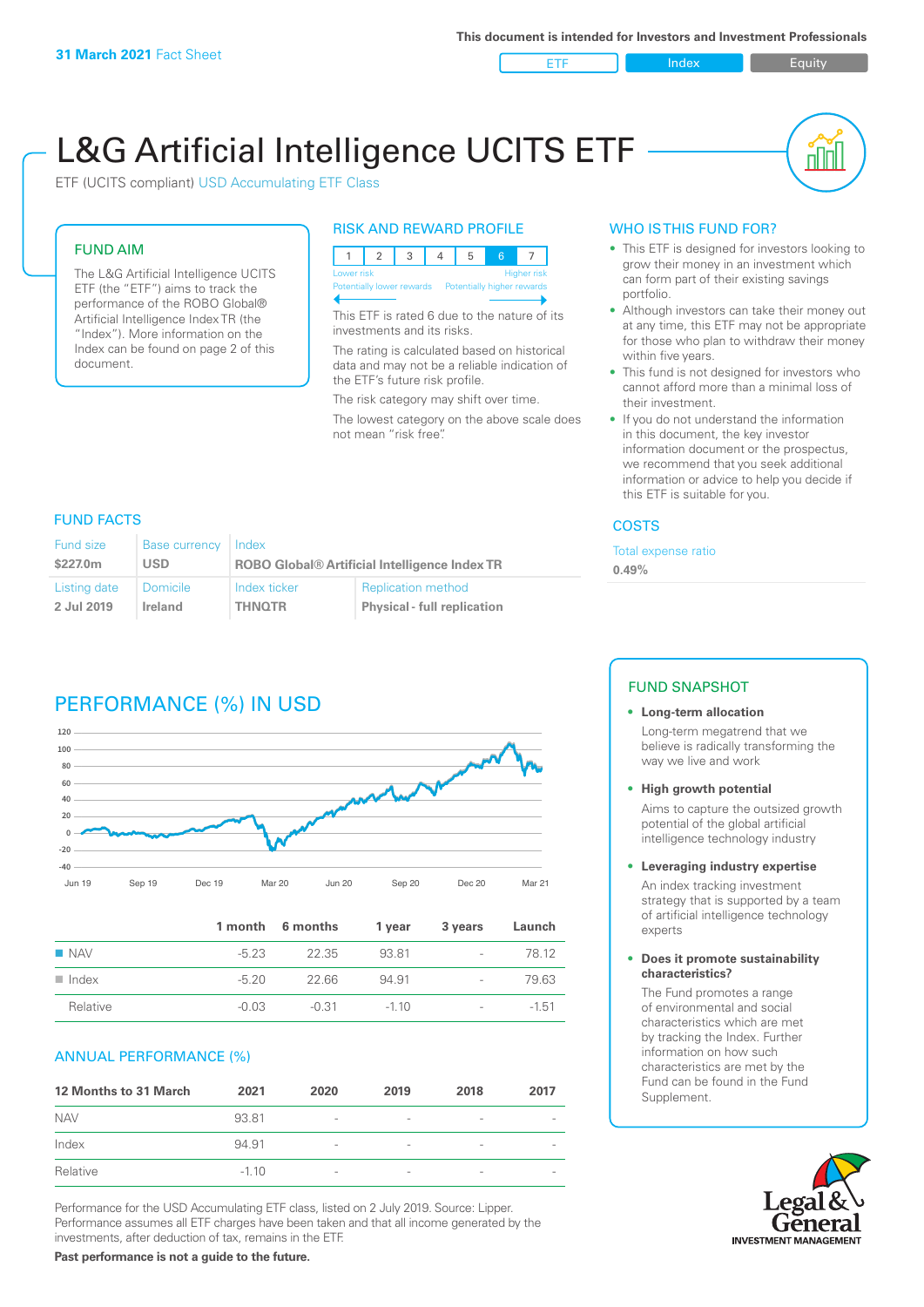# L&G Artificial Intelligence UCITS ETF

ETF (UCITS compliant) USD Accumulating ETF Class

# INDEX BREAKDOWN

The breakdowns below relate to the Index. The ETF's portfolio may deviate from the below. All data source LGIM unless otherwise stated. Totals may not sum to 100% due to rounding.



#### SECTOR (%)

| <b>Business Process</b>   | 20.3 |
|---------------------------|------|
| Semiconductor             | 140  |
| <b>Big Data/Analytics</b> | 13.9 |
| $\blacksquare$ Ecommerce  | 11.2 |
| Network & Security        | 99   |
| Cloud Providers           | 92   |
| <b>Consumer</b>           | 7.7  |
| Cognitive Computing       | 52   |
| <b>Healthcare</b>         | 45   |
| $\Box$ Other              | 41   |
|                           |      |



| $\blacksquare$ TWD | 3.2 |
|--------------------|-----|
| EUR                | 3.0 |
| HKD                | 2.2 |
| $\blacksquare$ GBP | 1.6 |
| $\blacksquare$ AUD | 1.4 |
| PLN                | 0.8 |
| $\Box$ CNY         | 0.4 |
|                    |     |
|                    |     |

■ Top 10 constituents 17.3% ■ Rest of Index 82.7% No. of constituents in Index 74

### TOP 10 CONSTITUENTS (%)

| <b>FICO</b>                  | 1.8 |
|------------------------------|-----|
| Arista Networks              | 1.8 |
| <b>IBM</b>                   | 18  |
| Nvidia                       | 1.7 |
| <b>Analog Devices</b>        | 17  |
| Amazon                       | 17  |
| ASMI                         | 17  |
| <b>Nuance Communications</b> | 17  |
| Microsoft                    | 17  |
| iRobot                       | 17  |
|                              |     |

#### INDEX DESCRIPTION

The Index aims to track the performance of a basket of companies that have a distinct portion of their business and revenue derived from the field of Artificial Intelligence, and the potential to grow within this space through innovation and/or market adoption of their products and/or services.

The index is comprised of companies which are publicly traded on various stock exchanges around the world that are exposed to the "Artificial Intelligence" theme as defined by ROBO Global®. ROBO Global® created and maintains a unique database of companies across the globe that have a portion of their business and revenue associated with Artificial Intelligence and enabling technologies. The ROBO Global® Industry Classification currently identifies 11 subsectors of the Artificial Intelligence theme that present a suitable level of product and technology maturity to carry high growth and returns potential.

A company is only eligible for inclusion in the Index if it is of a sufficient size (determined by reference to the total market value of its shares) and it is sufficiently "liquid" ( a measure of how actively its shares are traded on a daily basis). Within the Index, companies are weighted according a modified AI-factor weighting scheme. The Index is rebalanced quarterly in March, June, September and December.

### INVESTMENT MANAGER

GO ETF Solutions LLP is the investment manager for each of the exchange traded funds (ETFs) issued by Legal & General UCITS ETF Plc and is responsible for the day-to-day investment management decisions for this ETF. The team is highly experienced with respect to all aspects relating to the management of an ETF portfolio, including collateral management, OTC swap trading, adherence to UCITS regulations and counterparty exposure and monitoring.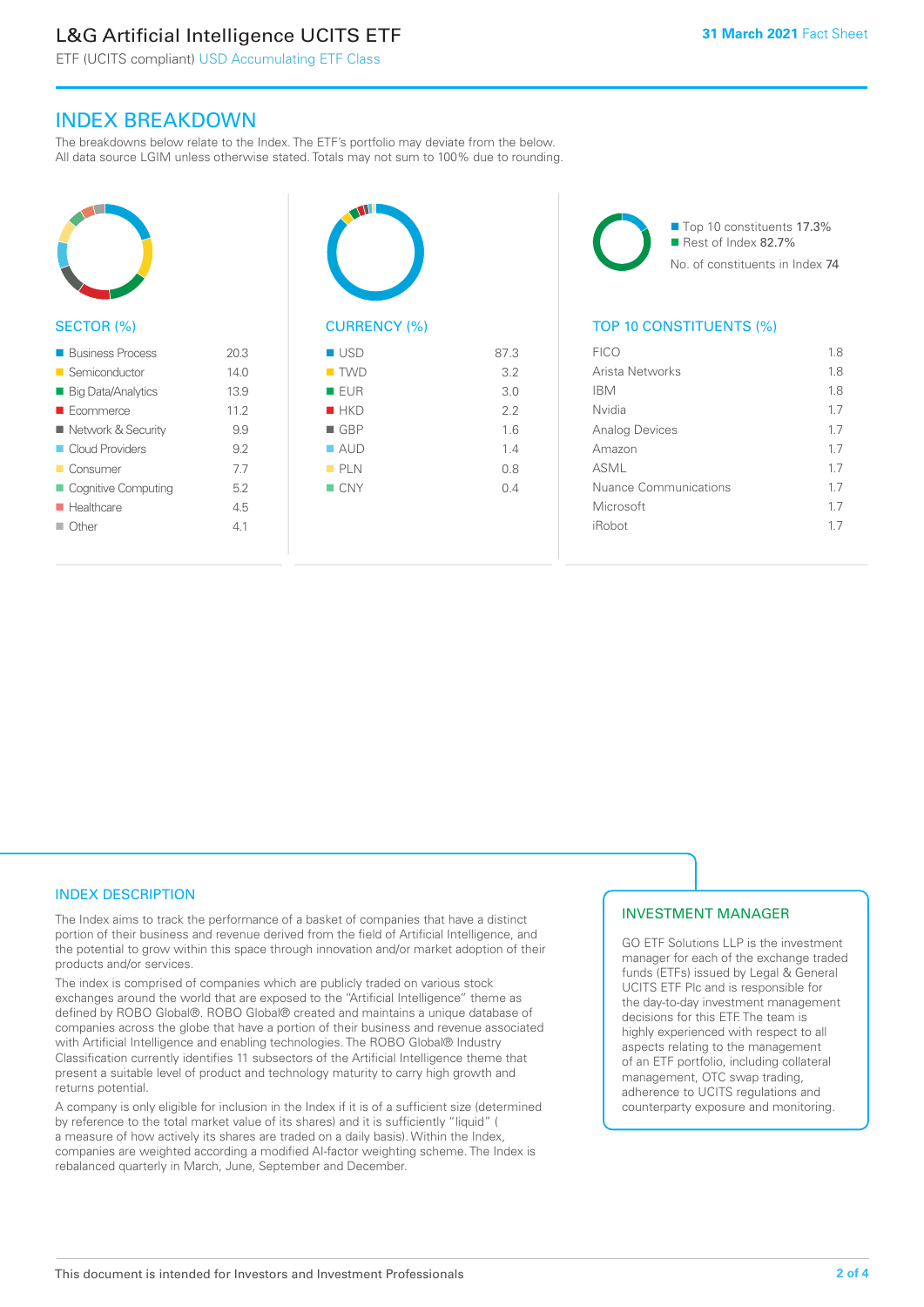# L&G Artificial Intelligence UCITS ETF

ETF (UCITS compliant) USD Accumulating ETF Class

#### KEY RISKS

- The value of an investment and any income taken from it is not guaranteed and can go down as well as up; you may not get back the amount you originally invested.
- An investment in the ETF involves a significant degree of risk. Any decision to invest should be based on the information contained in the relevant prospectus. Prospective investors should obtain their own independent accounting, tax and legal advice and should consult their own professional advisers to ascertain the suitability of the ETF as an investment.
- Third party service providers (such as counterparties entering into financial derivative instruments with the ETF or the ETF's depositary) may go bankrupt and fail to pay money due to the ETF or return property belonging to the ETF.
- As the Index includes micro, small and medium-sized publicly traded companies, the ETF is subject to the risk that such companies may be more vulnerable to adverse business or economic events and greater and more unpredictable price changes than larger companies or the stock market as a whole.
- The ETF is subject to the risks associated with technology-focused companies that are particularly vulnerable to rapid developments in technology (which may leave their products out-of-date), government regulation and competition from domestic and foreign competitors who may have lower production costs. Such companies may also have difficulties establishing and maintaining patents, copyrights, trademarks and trade secrets relating to their products which could negatively affect their value.
- It may not always be possible to buy and sell ETF shares on a stock exchange or at prices closely reflecting the NAV.
- If the Index provider stops calculating the Index or if the ETF's license to track the Index is terminated, the ETF may have to be closed.
- There is no capital guarantee or protection on the value of the ETF. Investors can lose all the capital invested in the ETF.
- Please refer to the "Risk Factors" section of the Issuer's Prospectus and the Fund Supplement.

For mo[re inf](https://www.lgimetf.com/)ormation, please refer to the key investor information document on our website Ø

#### TRADING INFORMATION

| <b>Exchange</b>           | <b>Currency ISIN</b> |              | <b>SEDOL</b>   |             | <b>Ticker Bloomberg</b> |
|---------------------------|----------------------|--------------|----------------|-------------|-------------------------|
| London Stock Exchange USD |                      | IE00BK5BCD43 | BKF34R8        | <b>AIAI</b> | AIAI LN                 |
| London Stock Exchange GBX |                      | IE00BK5BCD43 | BKF39F1        | AIAG        | AIAG LN                 |
| Borsa Italiana            | EUR                  | IE00BK5BCD43 | <b>BKF3407</b> | <b>AIAI</b> | AIAI IM                 |
| Deutsche Börse            | EUR                  | IE00BK5BCD43 | <b>BKF34L2</b> |             | XMLD XMLD GY            |
| <b>SIX Swiss Exchange</b> | <b>CHF</b>           | IE00BK5BCD43 | <b>BMG6975</b> | <b>AIAI</b> | <b>AIAI SW</b>          |

The currency shown is the trading currency of the listing.



#### SPOTLIGHT ON LEGAL & GENERAL INVESTMENT MANAGEMENT

We are one of Europe's largest asset managers and a major global investor, with assets under management of £1,278.9 billion (as at 31 December 2020). We work with a wide range of global clients, including pension schemes, sovereign wealth funds, fund distributors and retail investors.

Source: LGIM internal data as at 31 December 2020. The AUM disclosed aggregates the assets managed by LGIM in the UK, LGIMA in the US and LGIM Asia in Hong Kong. The AUM includes the value of securities and derivatives positions.

## COUNTRY REGISTRATION



### AVAILABILITY

| ISA eligible                    | Yes |
|---------------------------------|-----|
| SIPP eligible                   | Yes |
| <b>UK Fund Reporting Status</b> | Yes |

#### TO FIND OUT MORE

Visit **lgimetf.com**



Email **fundsales@lgim.com**

Lines are open Monday to Friday 8.30am to 6.00pm. We may record and monitor calls. Call charges will vary.

#### **Index Disclaimer**

The L&G Artificial Intelligence UCITS ETF (the "ETF") is not sponsored, promoted, sold or supported in any other manner by ROBO Global LLC or Solactive AG (the "Index Parties"), nor do the Index Parties offer any express or implicit guarantee or assurance either with regard to the results of using the ROBO Global® Artificial Intelligence Index TR (the "Index") and/or Index trademark or the Index price at any time or in any other respect. The Index is calculated and published by Solactive AG. The Index Parties use their best efforts to ensure that the Index is calculated correctly. Irrespective of their obligations towards the Company, the Index Parties have no obligation to point out errors in the Index to third parties including but not limited to investors and/or financial intermediaries of the ETF. Neither publication of the Index by Solactive AG nor the licensing of the Index or Index trademark by ROBO Global LLC for the purpose of use in connection with the ETF constitutes a recommendation by the Index Parties to invest capital in the ETF nor does it in any way represent an assurance or opinion of the Index Parties with regard to any investment in the ETF.